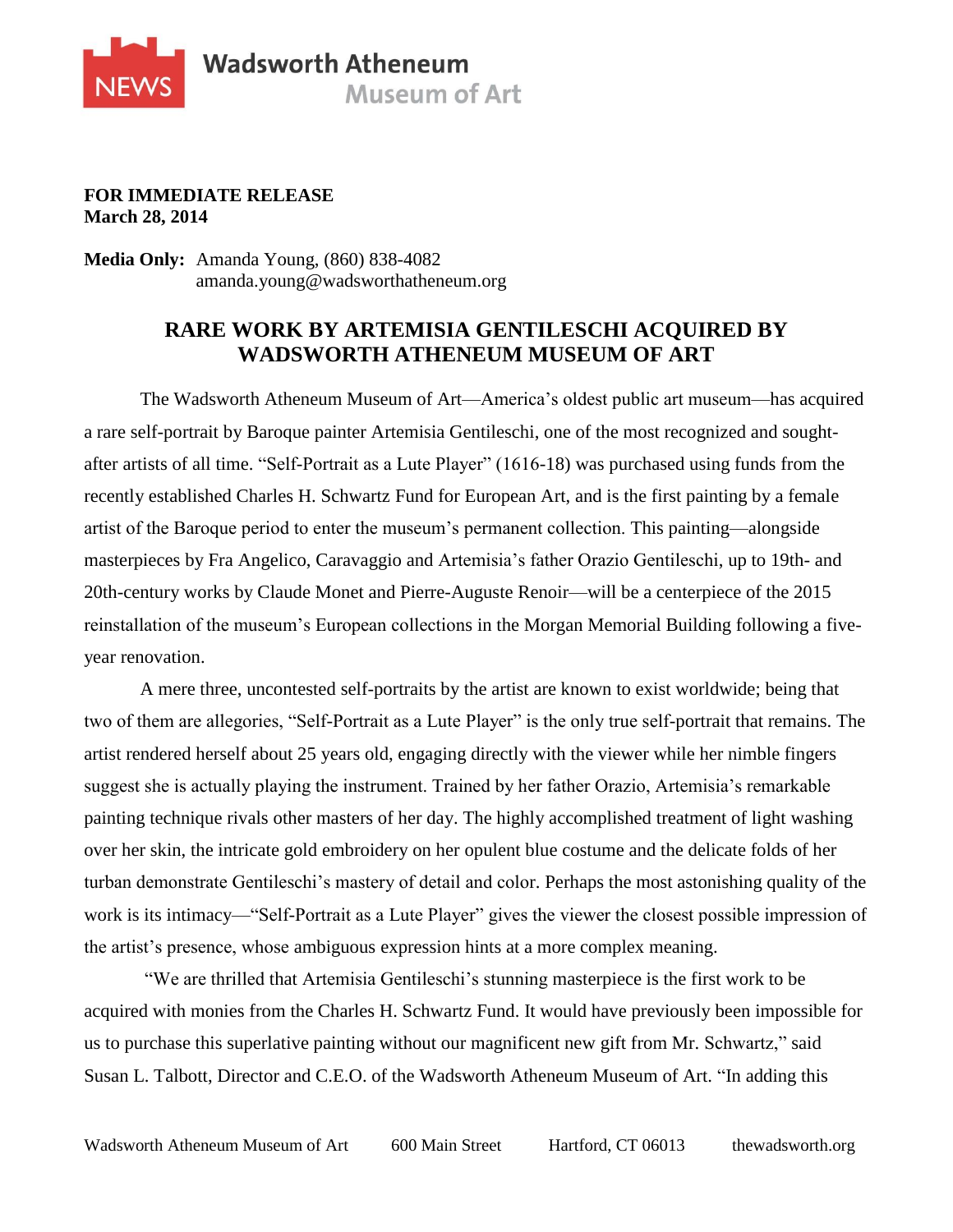jewel to our collection the Wadsworth becomes the first museum in New England to offer a glimpse of this distinguished artist's vision."

The Charles H. Schwartz Fund was recently established through a bequest from Schwartz, a former museum member. This \$9.6 million gift is the largest bequest received by the museum in its history, and supports expanding the museum's collection of English and European works of art from the 18th century and earlier.

Born in Rome in 1593, Gentileschi grew to be regarded as one of the most refined and bold painters of her generation, and was the first woman to become a member of the famous Accademia di Arte del Disegno in Florence. Gentileschi drew on the harrowing experience of her rape at age 18, spending her career painting strong heroines and bloody stories. Her gripping works depict complex compositions with biblical and mythological narratives, and her subjects are often clad in sumptuous costumes and beautified by sensuous light and shadow effects. Her themes, paired with her distinct style, have made her one of the most powerfully expressive woman painters in history.

With this landmark purchase the Wadsworth adds to its robust collection of Baroque works by the likes of Caravaggio, Orazio Gentileschi, Claude Lorrain, Nicolas Poussin, Salvator Rosa and Francisco de Zurbarán.

"The quality and scope of our Baroque paintings makes the Wadsworth one of the leading institutions in the United States," said Oliver Tostmann, Susan Morse Hilles Curator of European Paintings, Sculptures and Drawings. "Artemisia Gentileschi's breathtaking self-portrait rounds out the collection by adding an exceptional female perspective to what was inarguably a male-dominated era."

"Self-Portrait as a Lute Player" depicts the artist during a decisive point in her career. Having arrived in Florence, she would have needed the support of powerful patrons; by portraying herself as a highly cultivated artist—wearing luxurious clothes and enchanting the viewer with her mastery of the lute—she would have appealed to the tastes of elite Florentine circles. The painting was possibly a commission by Grand Duke Cosimo II de' Medici, an avid patron of Gentileschi, and was recorded in the Medici collection as early as 1638. Lost to notice until rediscovered in a private collection in 1998, the painting was then exhibited in major Gentileschi shows around the world, and was recently made available through Christie's New York.

"We at Christie's are absolutely delighted with this outcome," said Nicholas Hall, Co-Chairman, Old Master & 19th Century Art, Christie's New York. "We are very proud that this one-of-a-kind treasure is going to such a prestigious institution, and look forward to seeing Artemisia's gaze from the walls of the Wadsworth for years to come."